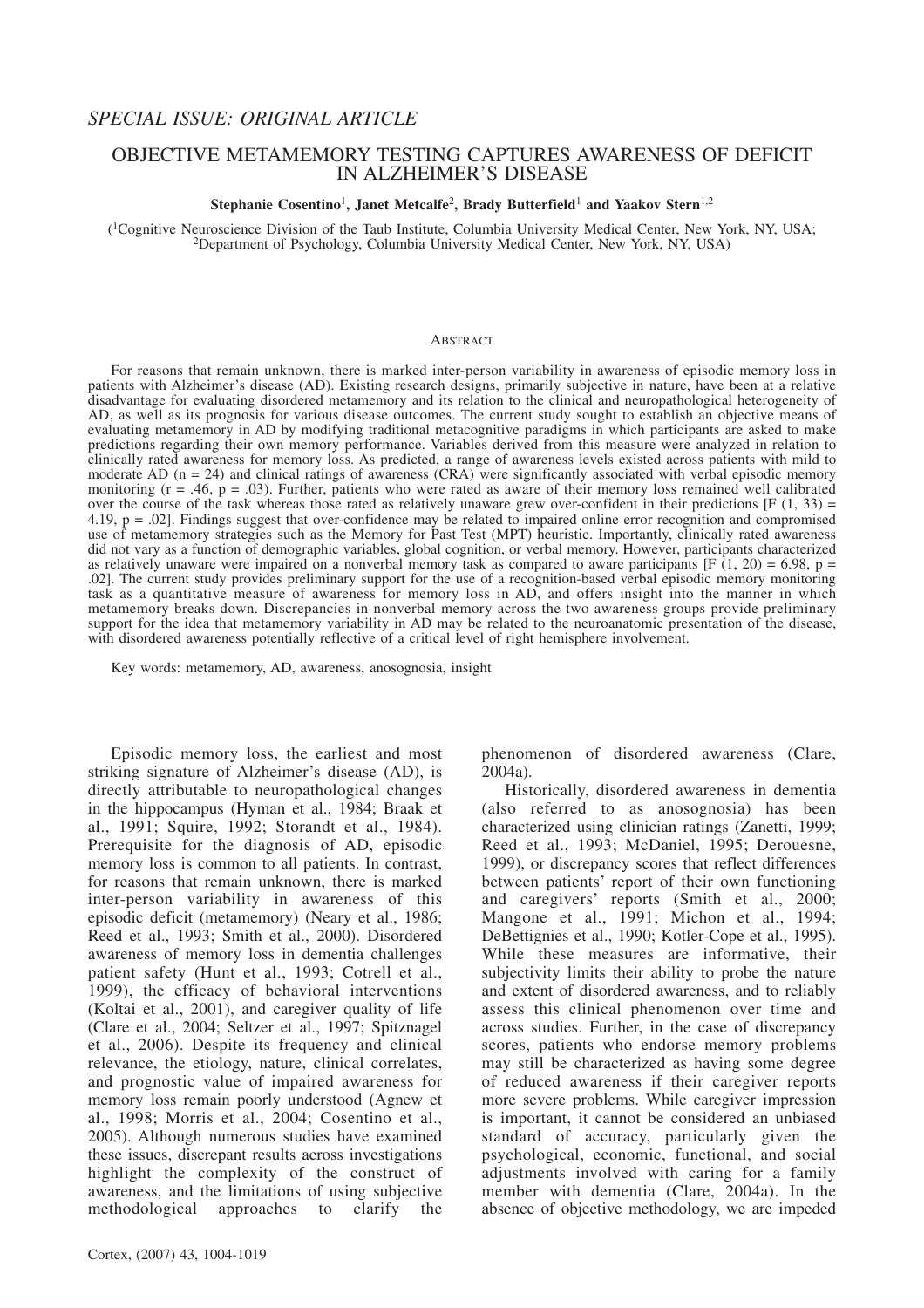in our investigation of the etiology, components, clinical correlates, neurocognitive substrates, and prognostic value of disordered awareness in AD.

In all likelihood, disordered awareness for memory loss or other disease symptoms is influenced by a combination of neurocognitive, psychological, social, and cultural variables. (Saravanan et al., 2004; White et al., 2000; Sussman, 2004; Prigatano et al., 1996; Ownsworth et al., 2006; Clare, 2004b; Markova et al., 2005). According to Clare's biopsychosocial model, neurocognitive features likely determine the domains of unawareness (e.g., memory, executive abilities), whereas psychological variables (e.g., coping style and premorbid personality traits), and social factors (e.g., interaction with friends, family, and healthcare professionals) contribute to the overall extent and presentation of unawareness in each individual. The complex manner in which these factors interact likely contributes to the variability in the degree and type of awareness for disease related deficits seen across individuals with AD (Ownsworth et al., 2006). Clarification of the components of awareness, such as memory monitoring abilities, may advance understanding of the construct as a whole and shed light on important aspects of disease heterogeneity.

Objective test frameworks such as Judgment of Learning (JOL) and Feeling of Knowing (FOK) are commonly used tasks to evaluate memory monitoring in healthy adults (Metcalfe, 1994) and have the potential to inform metamemory changes in the context of AD. Both types of judgments involve making predictions regarding future performance on specific test items related to general knowledge (semantic memory; Hart, 1965; Nelson, 1980) and newly learned (episodic) information (Leonesio et al., 1990; Schacter, 1983). Traditionally, JOLs are acquired for all items in a memory test, and evaluated in a cued recall format whereas FOKs are acquired for non-recallable items and tested in recognition format (or another context that does not rely on recall) (Nelson et al., 1994). Both types of judgments offer the opportunity to evaluate several aspects of memory monitoring including: 1) resolution (relative accuracy), or the extent to which accuracy is high when predictions are high, and accuracy is low when predictions are low; and 2) calibration (absolute accuracy), the degree to which individuals are over or under-confident on average. Calibration can also be measured on a global level by having the participant make a judgment regarding the total number of items that he or she expects to achieve and comparing this global estimation to the total memory score. There is some evidence to suggest that on multi-trial learning tasks, healthy adults are overconfident on the first trial, and subsequently become underconfident, an effect that has been described as the underconfidence with practice (UWP) effect (Koriat et al., 2002). Recent work has suggested that this may be due to the use of the Memory for Past Test (MPT) heuristic to construct predictions after the first trial (Finn et al., 2007). That is, predictions are based in part on performance at the previous trial rather than exclusively on current memory for items, a strategy that seems to result in predictions that underestimate accuracy.

Studies of older adults generally suggest that both semantic (Butterfield et al., 1988; Connor et al., 1997; Pappas et al., 1992) and episodic memory monitoring (Hertzog et al., 2002; Dunlosky et al., 2000; Lovelace et al., 1985; Shaw et al., 1989; Rabinowitz et al., 1982; Pappas et al., 1992) are intact. An exception is Souchay et al.'s (2000, 2004) finding that episodic FOK, but not JOL, is impaired in older adults secondary to executive dysfunction. The link between FOK and executive function has previously been demonstrated in individuals with frontal lobe lesions (Vilkki et al., 1998; Janowsky, 1989) and Korsakoff's syndrome (Shimamura and Squire, 1986), and may reflect the fact that individuals construct FOKs with regard to non-recallable items, a process that may place greater demands on executive abilities than JOLs (which are constructed for all items). The extent to which participants included in Souchay's study were differentially impaired with regard to executive abilities, or whether executive changes that occur even in the course of "healthy aging" are sufficient to reduce the accuracy of FOK judgments, is unclear.

Similar to healthy elders, patients with AD generally demonstrate intact memory monitoring for general knowledge (semantic memory; Backman et al., 1993; Lipinska et al., 1996) although this is not fully supported (Pappas et al., 1992). A more consistent finding seems to be that episodic memory monitoring is impaired in participants with AD using both JOL (Moulin et al., 2000b; McGlynn, 1991; Moulin et al., 2000a; Ansell et al., 2006; Lopez et al., 1994) and FOK (Souchay et al., 2002). Most studies have used global level judgments which require participants to predict the total number of list items that they will recall, and have found that AD groups overestimate performance as compared to healthy controls. Moulin and colleagues have raised the concern that severely impaired recall in AD may hamper the interpretation of recall-based metacognitive assessment, focusing instead on evaluating metamemory processes that operate during encoding (Moulin et al., 2000b; Moulin, 2002). For instance, this group has demonstrated that despite being over-confident in global prestudy predictions, participants with AD generally revise post-study predictions downward (Moulin et al., 2000b). Additionally, participants are sensitive to objective differences in item difficulty, predicting that they are less likely to recall the